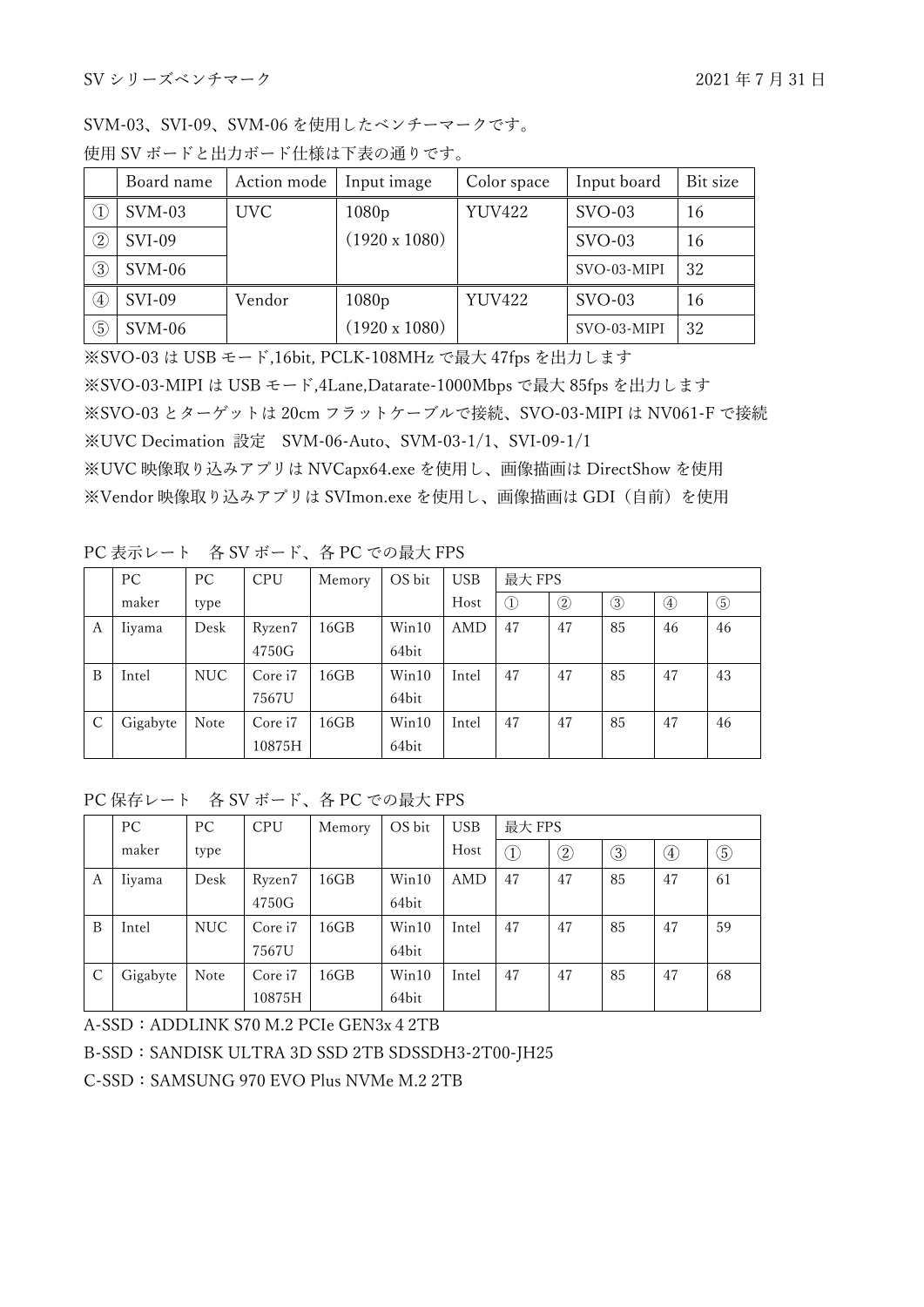| SVO-MIPI                                         |                                   |                        |           | $IPI / SVO-03)$ |
|--------------------------------------------------|-----------------------------------|------------------------|-----------|-----------------|
|                                                  | <b>Video Timing Setting</b>       |                        |           |                 |
| <b>Active Video Setting</b>                      | <b>VSSP</b>                       | 83880<br><b>PCLK</b>   |           |                 |
| Width<br>960 PCLK                                | <b>VSPP</b>                       | 2099943<br><b>PCLK</b> |           |                 |
| Height<br>1080 Line                              | <b>HSSP</b>                       | 85844 PCLK             |           |                 |
|                                                  | <b>HSPP</b>                       | 960<br><b>PCLK</b>     |           |                 |
| Output information                               | <b>HSIP</b>                       | 898<br><b>PCLK</b>     |           |                 |
| <b>Frame Width</b><br><b>1858 PCLK</b>           | <b>HSPR</b>                       | 1080<br>Repeat         |           |                 |
| 2183823 PCLK<br>Frame Height                     | <b>DESP</b>                       | 85844<br><b>PCLK</b>   |           |                 |
| 68.000 fps<br><b>FPS</b>                         | <b>DEPP</b>                       | 960<br><b>PCLK</b>     |           |                 |
|                                                  | <b>DEIP</b>                       | 898<br><b>PCLK</b>     |           |                 |
| <b>External Sync Mode</b>                        | <b>DEPR</b>                       | 1080<br>Repeat         |           |                 |
| Mode:<br>Frame<br>≛                              | Parallel PCLK                     |                        |           |                 |
| $\overline{\phantom{a}}$<br>L Level<br>Polarity: | 148.500000                        | MHz                    |           |                 |
| None<br>$\overline{\phantom{a}}$<br>Stretch:     | Byte Swap                         |                        |           |                 |
| MIPI CSI-2 Setting                               | D3,D2,D1,D0                       | ▼                      |           |                 |
| Pixel Format:                                    |                                   |                        |           |                 |
| YUV4:2:2 8bit<br>$\blacktriangledown$            | Easy Timing Generator             |                        |           |                 |
| Data Rate:                                       |                                   |                        |           |                 |
| 1000.000000<br>Mbps<br>▼                         |                                   |                        |           |                 |
| Lane Count:                                      | <b>MIPI Easy Timing Generator</b> |                        |           |                 |
| Lane<br>4                                        |                                   |                        |           |                 |
| Continuous Clock                                 | Video Resolution:                 | 1920                   | 1080<br>x |                 |
|                                                  | <b>Pixel Format:</b>              | <b>YUV4:2:2 8bit</b>   |           |                 |
|                                                  |                                   |                        |           |                 |
|                                                  | Frame Rate:                       | 68                     |           | <b>FPS</b>      |
|                                                  | V-Blank:                          | 83880                  |           | xPCLK(148.5MHz) |
|                                                  |                                   |                        | OK        | Cancel          |
|                                                  |                                   |                        |           |                 |
|                                                  |                                   |                        |           |                 |

SVO-03-MIPI→SVM-06-Vendor、SVOgenerator の DeviceSetting 画面

SVM-06 Vendor 側で drop が発生しないよう SVO-03-MIPI からの fps を調整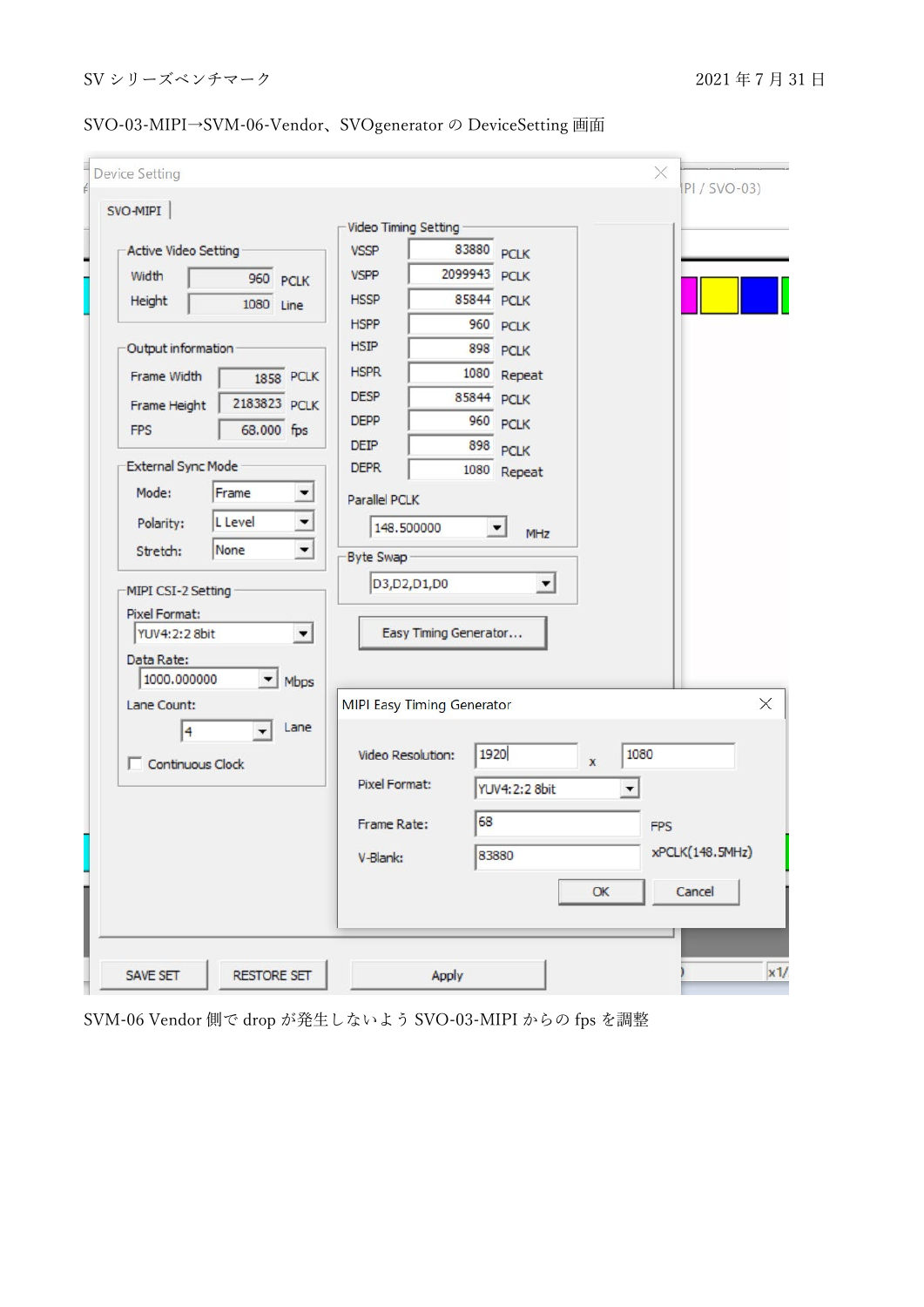## SVO-03-MIPI→SVM-06-UVC、SVOgenerator の DeviceSetting 画面

| SVO-MIPI                                    |                          |                                   |                       |                      |              |      | IPI / SVO-03)   |
|---------------------------------------------|--------------------------|-----------------------------------|-----------------------|----------------------|--------------|------|-----------------|
|                                             |                          | <b>Video Timing Setting</b>       |                       |                      |              |      |                 |
| Active Video Setting                        |                          | <b>VSSP</b>                       | 83880 PCLK            |                      |              |      |                 |
| Width                                       | 960 PCLK                 | <b>VSPP</b>                       | 1663178 PCLK          |                      |              |      |                 |
| Height                                      | 1080 Line                | <b>HSSP</b>                       | 85844 PCLK            |                      |              |      |                 |
|                                             |                          | <b>HSPP</b>                       |                       | 960 PCLK             |              |      |                 |
| Output information                          |                          | <b>HSIP</b>                       |                       | 495 PCLK             |              |      |                 |
| Frame Width                                 | 1455 PCLK                | <b>HSPR</b>                       | 1080                  | Repeat               |              |      |                 |
| Frame Height                                | 1747058 PCLK             | <b>DESP</b>                       | 85844                 | <b>PCLK</b>          |              |      |                 |
| <b>FPS</b>                                  | 85.000 fps               | <b>DEPP</b>                       | 960                   | <b>PCLK</b>          |              |      |                 |
|                                             |                          | <b>DEIP</b>                       | 495                   | <b>PCLK</b>          |              |      |                 |
| <b>External Sync Mode</b>                   |                          | <b>DEPR</b>                       |                       | 1080 Repeat          |              |      |                 |
| Mode:<br>Frame                              | ▼                        | <b>Parallel PCLK</b>              |                       |                      |              |      |                 |
| L Level<br>Polarity:                        | $\overline{\phantom{0}}$ | 148.500000                        |                       | $\blacktriangledown$ |              |      |                 |
| None<br>Stretch:                            | $\blacktriangledown$     |                                   |                       | MHz                  |              |      |                 |
|                                             |                          | Byte Swap                         |                       |                      |              |      |                 |
| MIPI CSI-2 Setting                          |                          | D0, D1, D2, D3                    |                       | $\blacktriangledown$ |              |      |                 |
| Pixel Format:                               |                          |                                   |                       |                      |              |      |                 |
| YUV4:2:2 8bit                               | $\blacktriangledown$     |                                   | Easy Timing Generator |                      |              |      |                 |
| Data Rate:                                  |                          |                                   |                       |                      |              |      |                 |
| 1000.000000                                 | Mbps                     | <b>MIPI Easy Timing Generator</b> |                       |                      |              |      |                 |
| Lane Count:                                 |                          |                                   |                       |                      |              |      |                 |
| $\ddot{\mathbf{4}}$<br>$\blacktriangledown$ | Lane                     | Video Resolution:                 |                       | 1920                 | $\mathbf{x}$ | 1080 |                 |
| Continuous Clock                            |                          | Pixel Format:                     |                       | YUV4:2:2 8bit        |              | ▼    |                 |
|                                             |                          |                                   | 85                    |                      |              |      |                 |
|                                             |                          | Frame Rate:                       |                       |                      |              |      | <b>FPS</b>      |
|                                             |                          | V-Blank:                          |                       | 83880                |              |      | xPCLK(148.5MHz) |
|                                             |                          |                                   |                       |                      | OK           |      | Cancel          |